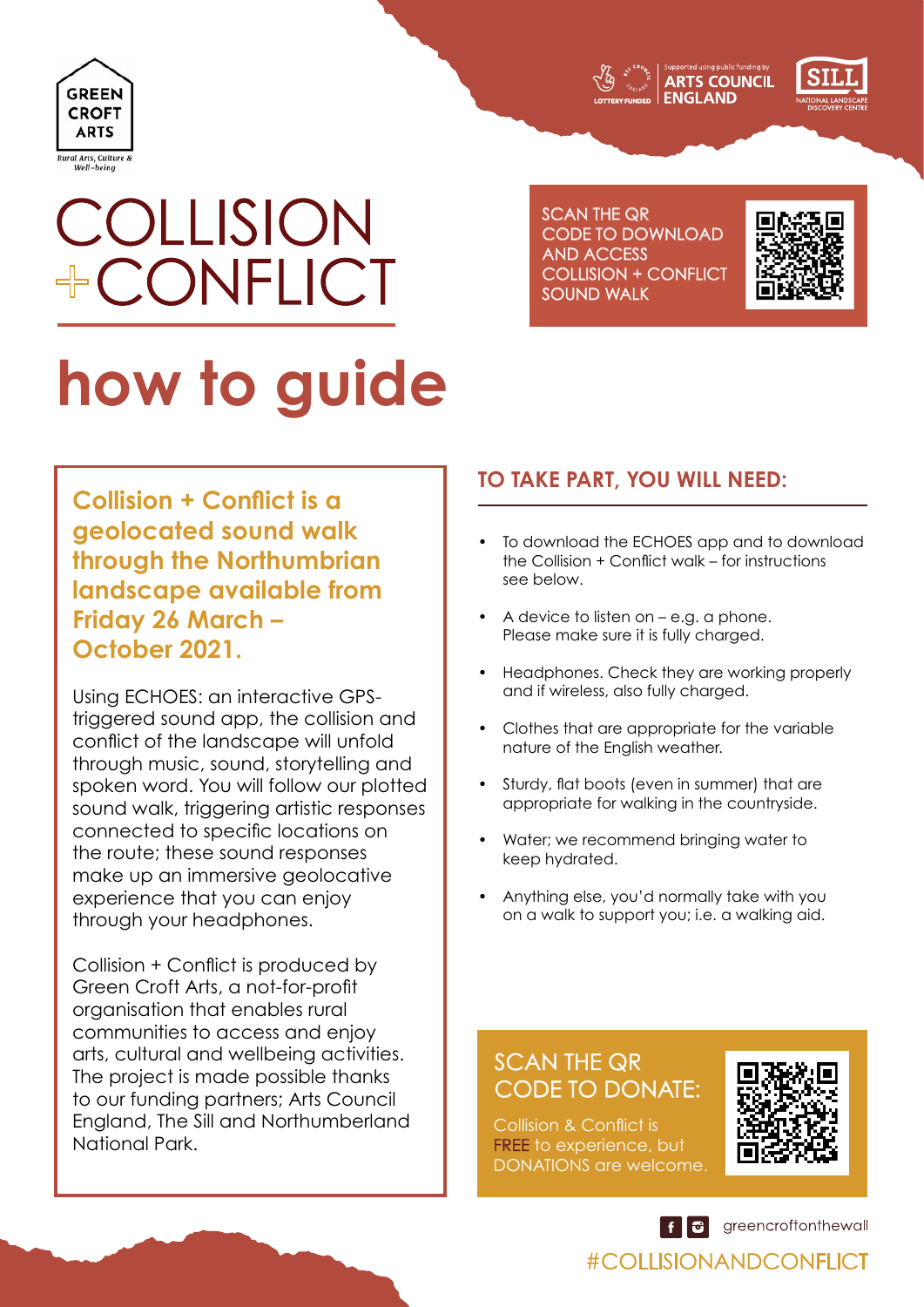# **WHERE TO ACCESS COLLISION + CONFLICT:**

#### **Collision & Conflict is accessed via ECHOES app on your digital handheld device. (Phone or Tablet)**

We recommend you download ECHOES from home/at a location with Wifi **BEFORE** embarking on your visited to avoid using all your data. You can do the following in the landscape but it will require use of your data.

#### **Downloading at home/location with Wifi using QR code:**

**1.** Open the camera on your phone and point your camera at the QR code:



- **2.** You will be directed to open a link in your phone web browser. Click on the link.
- **3.** You will be taken to the Collision + Conflict page on the Echoes website. Scroll down the page.
- **4.** Click on either Google Play or Apple App Store to download the Echoes App to your phone.
- **5.** Download the Echoes App and click open.
- **6.** Your phone will ask you to allow Echoes to use your location. Click 'Allow' while using the app.
- **7.** You will be asked if you would like to receive notifications from Echoes. Make your preferred choice.
- **8.** Open your camera and scan the QR code again to be taken to Collision + Conflict Walk.
- **9.** Click 'Download Walk'.
- **10.** You are now ready to go on your walk.

#### **Downloading at home/location with Wifi using direct link if your device doesn't scan QR codes:**

- **1.** Download ECHOES by following this link: **<http://onelink.to/echoesxyz>**
- **2.** Click on either Google Play or Apple App Store to download the Echoes App to your phone.
- **3.** Download the Echoes App and click open.
- **4.** Your phone will ask you to allow Echoes to use your location. Click 'Allow' while using the app.
- **5.** You will be asked if you would like to receive notifications from Echoes. Make your preferred choice.
- **6.** Type Collision + Conflict into the search bar function.
- **7.** Open the Collision + Conflict walk listing in ECHOES.
- **8.** Click 'Download Walk'.
- **9.** You are now ready to go on your walk.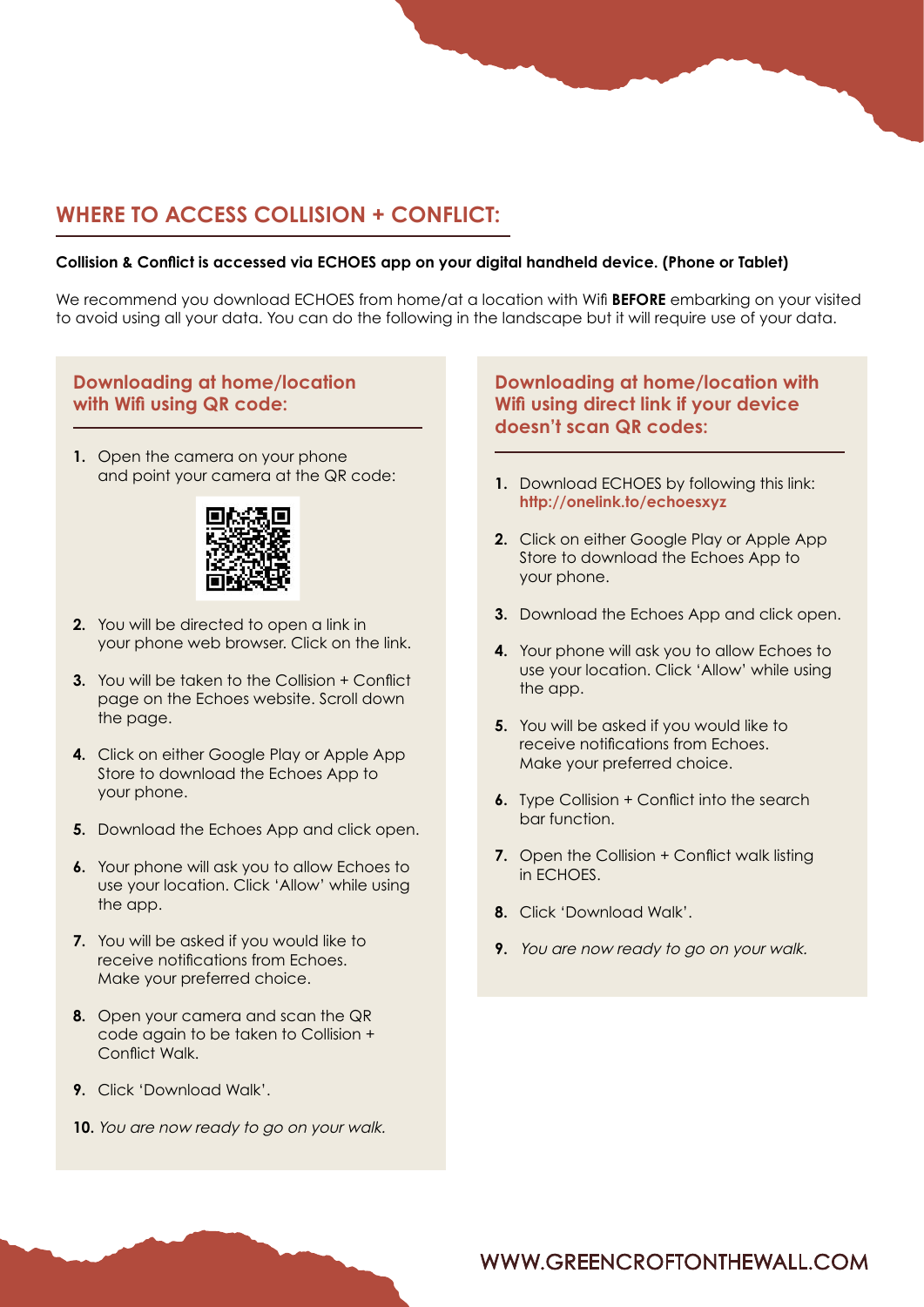# **WHAT TO DO AT THE START POINT:**

**When you're ready as an individual or group to begin Collision & Conflict, at the suggested start location of Walltown Country Park, do the following:** 

- **1.** At the start location, open Echoes app on your digital device.
- **2.** Click on the 3 lines in the top left-hand corner of the screen.
- **3.** Click downloaded walks.
- **4.** Click Collision + Conflict.
- **5.** Click START.
- **6.** Put your headphones on and begin your walk following the route on the map. Look for the way markers to guide you.
- **7.** As you pass through the echo positioned in the landscape, the audio will begin to play automatically.

# **WHAT TO EXPECT FROM COLLISION + CONFLICT:**

Collision & Conflict is a geolocated sound walk through the Northumbrian landscape along Hadrian's Wall.

Using ECHOES: an interactive GPS-triggered sound app, the collision and conflict of the landscape unfolds through music, sound, storytelling and spoken word. You will follow a plotted sound walk, triggering artistic responses connected to specific locations on the route; these sound responses make up an immersive geolocative experience that you can enjoy through your headphones.

In December 2020, Green Croft arts commissioned 14 artists who had strong links to Northumberland, Cumbria and nationalities that reflected the past diversity of the communities that built, manned and lived along Hadrian's Wall. The 9 commissions are creative responses in song, music, sound, story, spoken word and prose which explore the historical, archeological and environmental conflicts and those that affect contemporary rural communities today. As people walk through the landscape these artistic responses unfold as part of an immersive geolocative experience linking the artistic responses to a specific location along the walk.

The 2-2.5hr circular walk will start at Walltown Country Park; you will then take in the preserved section of the wall at Turret 45A with magnificent views westward, travelling downhill to Thirlwall Castle and across the Tipalt Burn, then you will walk along the pronounced ditch towards Green Croft On The Wall before returning to Greenhead and up to Carvoran Roman Fort, The Roman Army Museum and back to Walltown Country Park.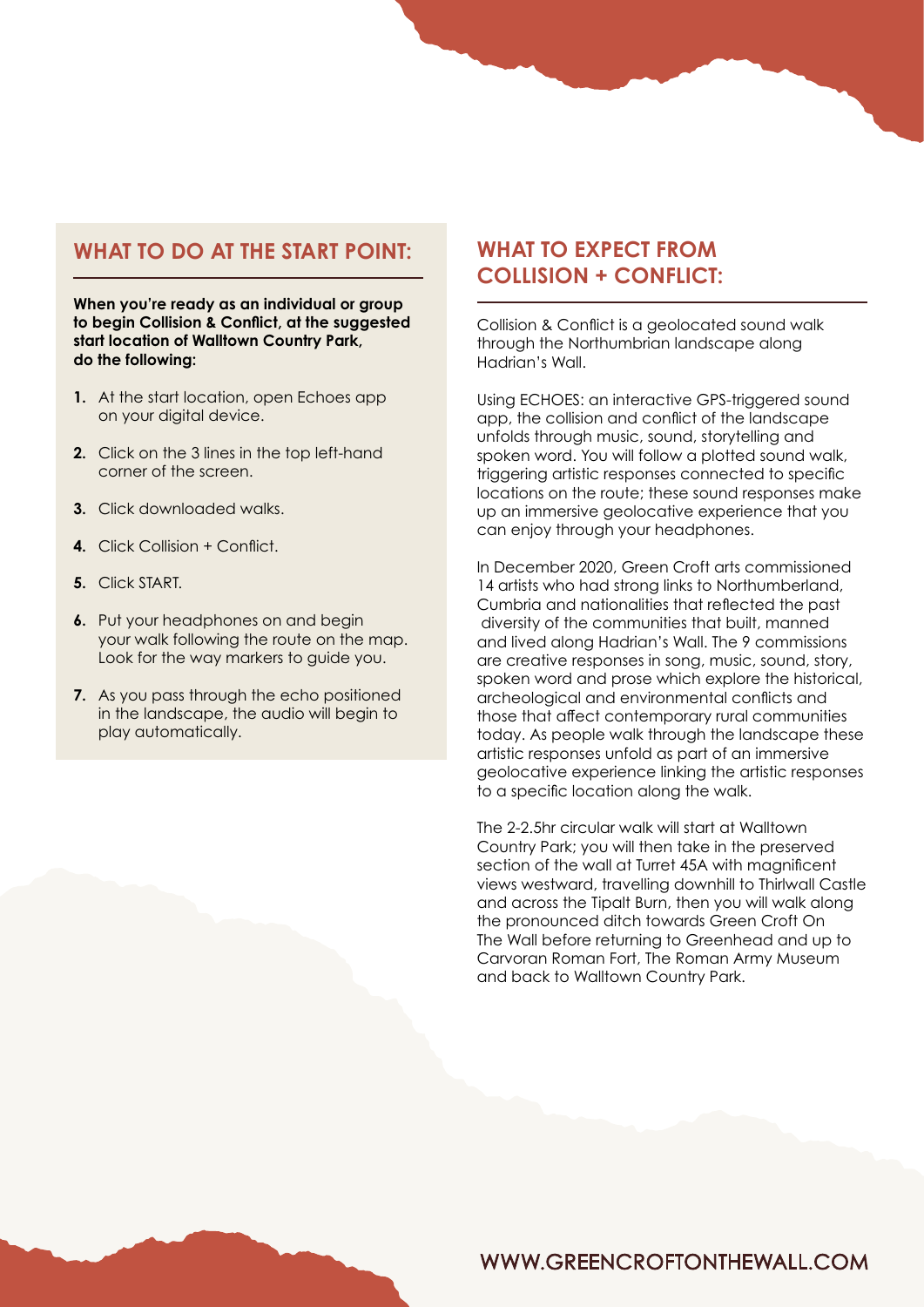#### **Artist Map**



#### **ACCESSIBILITY:**

There are various accessibility provisions in place so Collision & Conflict is as accessible as it can be.

We welcome feedback and suggestions to improve accessibility, as we are constantly learning, so please do get in touch with us with any comments or questions: **[info@greencroftonthewall.com](mailto:info@greencroftonthewall.com)**

We have provision in place to enable people with physical disabilities, visual impairments, deaf and hearing impairments and neurodiversity.

You can find out more by following the link: **<www.greencroftonthewall.com/c-c-access>**